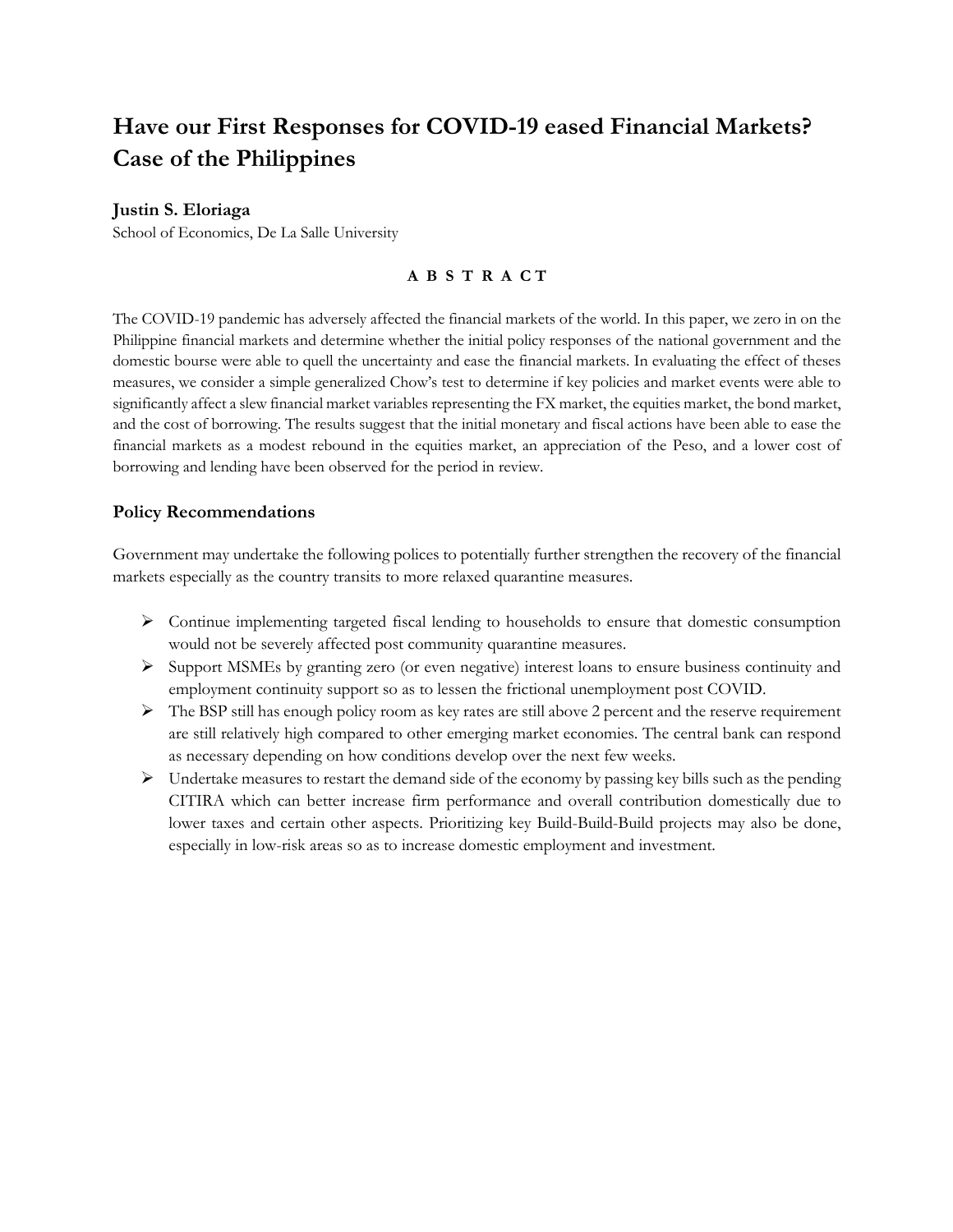#### **Background**

To say that the COVID-19 pandemic has caused a massive economic downturn is an understatement. Many economists believe that the impact of the pandemic will be far longer lasting than the impact of the recent global financial crisis (GFC) prompting a true shift in consumer behavior and a proper rethink about the conduct of economic activity. Suddenly, social distancing and work from home arrangement have become the norm and may continue to be so for a longer time. What is evident is that most government institutions and central banks have approached this pandemic in a very similar regard to how they responded to the GFC. That is, relying on their existing policy tools and other fiscal measures to keep the economy buoyant in turbulent times. However, to alleviate what is considered by many to be predominantly a health crisis, unconventional policy tools may prove to be more effective. Regardless, the need to reinforce confidence in the ability of a country to provide enough liquidity and to ensure a lower cost of borrowing is imperative for an economic recovery.

This study aims to see if the initial measures done by government agencies have had some effect on easing the financial markets. By an easing, this means that banks are more likely to lend to the public, the equities market has recovered slightly and has lower volatility, and a general confidence in the future of the financial markets is felt. This paper makes use of a generalized Chow's test to see whether key financial market variables had eased off post the measures of the national government. The financial market variables implored will be the Philippine Stock Exchange index (PSEi) to represent the equities market, the USD/Php Exchange Rate to represent the foreign exchange market, the Interbank Call Loan Rate (IBCL) to represent the cost of borrowing, and the JP Morgan Emerging Bond Market Index for the Philippines (EMBI-PH) to represent the bond market. Numerous measures will be taken into account which are listed in *Table 1*. Overlapping of these measures shall also be explored in an iteration.

| Event | Date (2020)   | <b>Policy Action/Intervention</b>                                                         |
|-------|---------------|-------------------------------------------------------------------------------------------|
|       | March 16      | The National Government unveils the initial 27.1 billion Peso spending plan for the       |
|       |               | COVID-19 Response                                                                         |
|       |               | Metro Manila is placed under Enhanced Community Quarantine                                |
| 2     | March 24 - 28 | BSP's initial 50 basis point reduction of the RRP and the asset purchases from the Bureau |
|       |               | of the Treasury and the announcement of the Bayanihan to Heal and One Act taking effect   |
|       |               | immediately.                                                                              |
|       |               | IATF approves a 200 billion peso subsidy program for 18 million Filipinos                 |
|       |               | Institution and Rollout of the Social Amelioration Program (SAP) and Formalization of the |
|       |               | Bayanihan to Heal as One Act                                                              |
| 3     | April 10 - 13 | MSME Cash Injection through the Small Business Wage Subsidy Program                       |
|       |               | "Bayanihan Grants" are given to LGUs to sustain their relief efforts                      |
|       |               | World Bank Approves a \$500 million loan for the Philippines' COVID19 Response            |
| 4     | May 5 - 7     | State Owned Corporations begin to remit Php 130 Billion to fight COVID19                  |
|       |               | Additional donations from international governments and other agencies.                   |
|       |               | Table 1. Identified National Government Measures                                          |

*Table 1* highlights some key events and policies undertaken by the government in response to the pandemic. From the monetary side, the Bangko Sentral ng Pilipinas (BSP) has lowered its main policy rate and has been fairly aggressive in ensuring enough domestic liquidity during the period of the crisis. On the fiscal side, the DOF, NEDA, and other agencies embarked on the Bayanihan to Heal as One Act which includes a Social Amelioration Program, a fairly comprehensive MSME support system, free interbank transfers, waived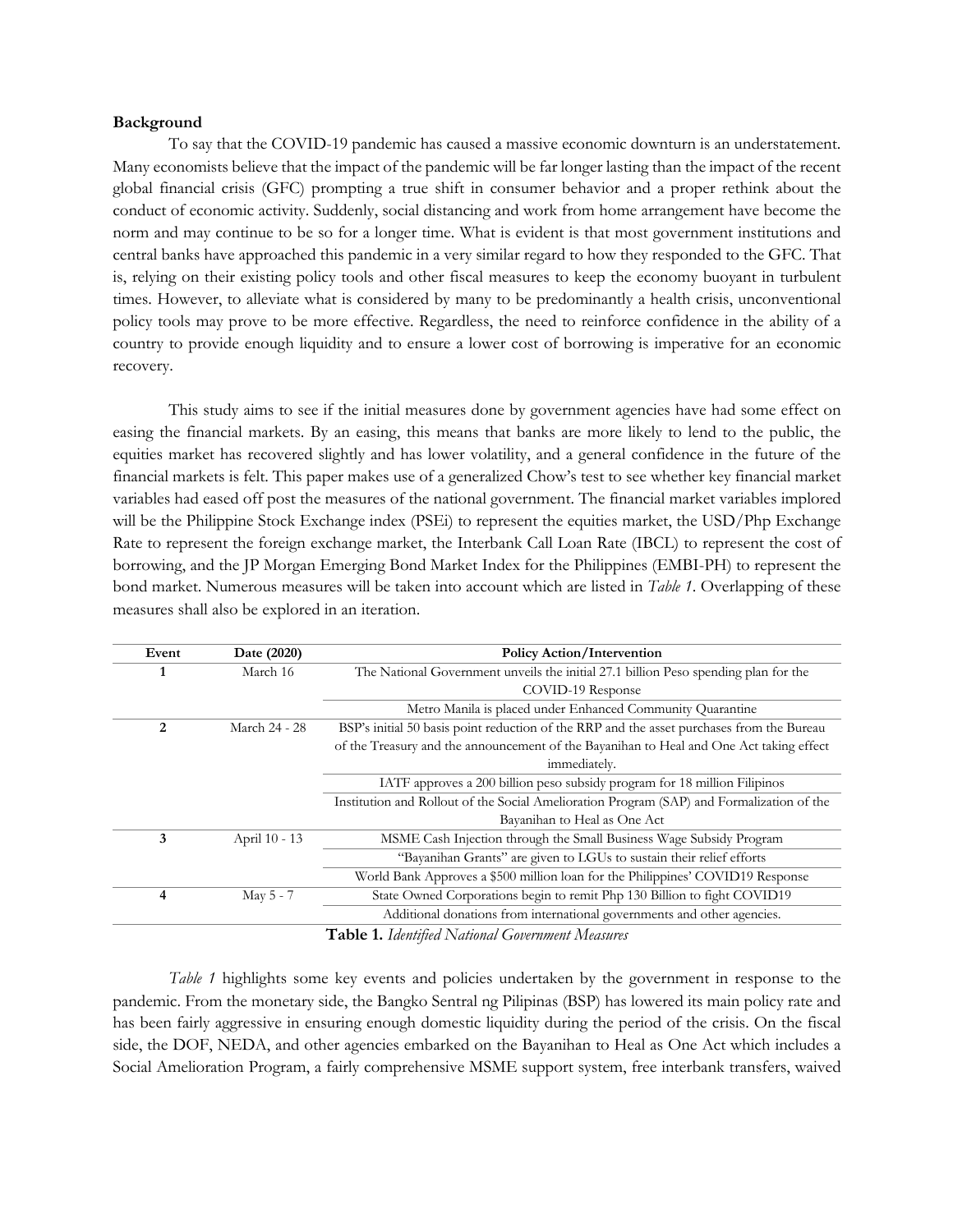fees, and many more initiatives meant to ease the burden of the pandemic economically. *Figure 1* graphs out the different financial market indicators and identifies the events listed in *Table 1*.



**Figure 1.** *Showing the Financial Market Indicators*

The **orange** line represents event 1, the **gray** line represents event 2, the **yellow** line represents event 3, and the **blue** line represents event 4. Just a quick graphical inspection already suggests that the specific events highlighted have been able to affect these indicators in some manner. From the second week of February to early March, it can be seen that the financial market indicators were heavily affected by the pandemic. This period was before much actions to avert the spread of the virus or to address pressing uncertainties associated with the pandemic. The downward reaction to the pandemic is expected as investors are uncertain over short and medium term returns in addition to supply and demand side constraints which will spring up should containment measures be put in place. As the pandemic continued to escalate globally changing epicenters from China (the origin of the virus) to Europe and to (now) the United States, the pandemic also escalated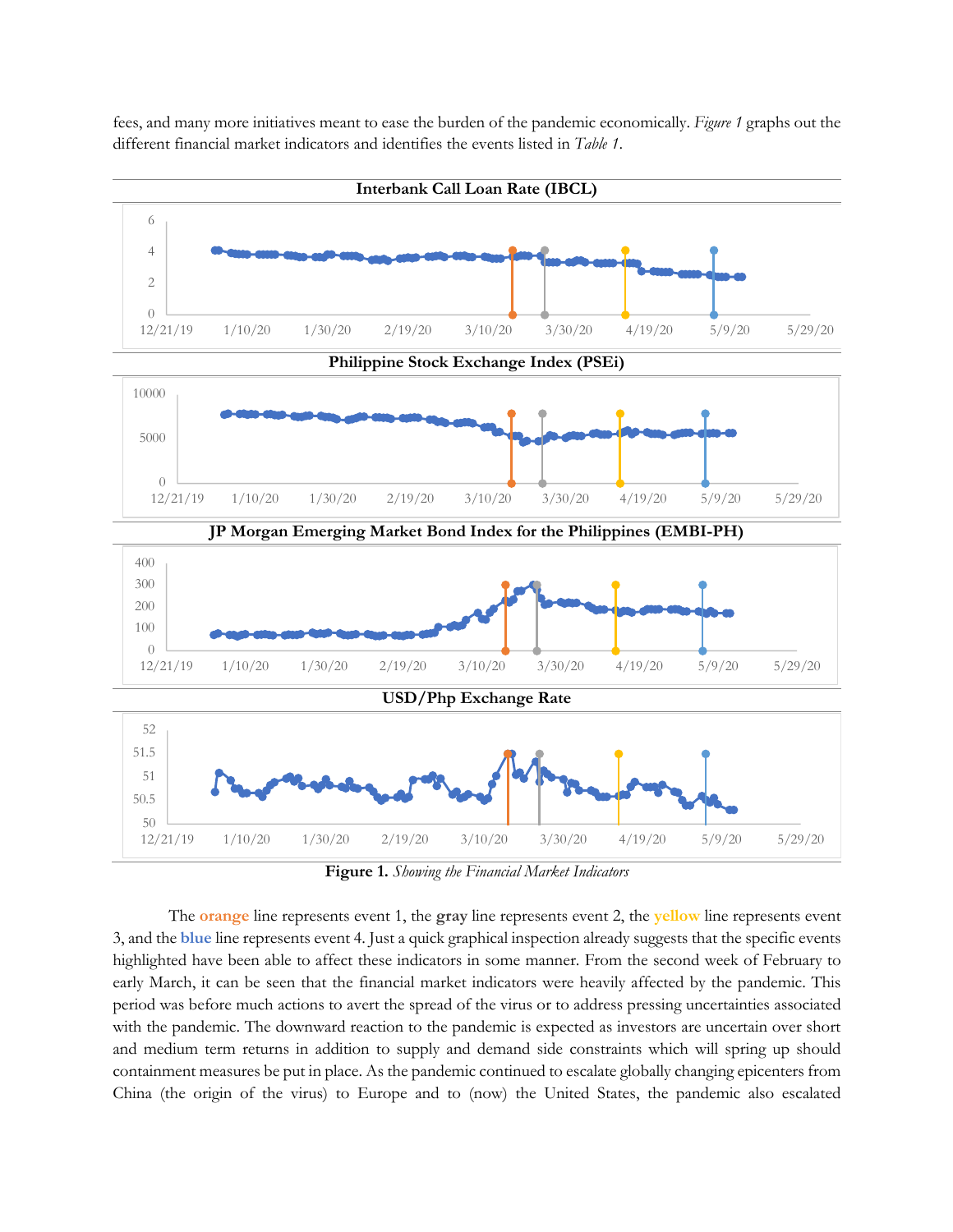domestically with the reported cases reaching over 11,000 as of time of writing. The relative uncertainty caused by the imposition of an enhanced community quarantine immediately caused the equities market to plummet, reaching the 4000 level briefly before rebounding modestly. This is attributable to uncertainty and the weakness caused by the imposition of the ECQ on domestic firms, most especially MSMEs, who will likely bear the most burden due to the lockdown measures. Moreover, a weakness in consumer demand given the closure of nonessential establishments will also affect domestic financial conditions in their short and medium term with a likely shift in the long term as consumer behavior may change post the pandemic. A fall in the domestic currency is also expected initially as investors may opt to substitute their reserves for more foreign currency, especially in markets where longer-term safe investments yield higher returns or are safer vis-à-vis emerging market economies. This also negatively affects the bond yield of local government bonds in the short and medium term.

#### **Results**

To determine if the proposed measures had eased the financial markets, one empirical way to do this simply is to conduct a Chow's test which tests for time linear restrictions and structural breaks. Both individual event Chow's test and a generalized Chow's test were conducted, the results of which are seen in *Table 2* and *Table 3*.

| Event 1 | Coefficient<br>$-0.61***$ | Chow's Test<br>Stat<br>$24.56***$ | Coefficient   | Chow's<br><b>Test Stat</b> | Coefficient | Chow's           | Coefficient | Chow's           |
|---------|---------------------------|-----------------------------------|---------------|----------------------------|-------------|------------------|-------------|------------------|
|         |                           |                                   |               |                            |             |                  |             |                  |
|         |                           |                                   |               |                            |             | <b>Test Stat</b> |             | <b>Test Stat</b> |
|         |                           |                                   | $-1002.72***$ | $25.86***$                 | $60.83***$  | 29.58***         | 0.10        | 1.19             |
|         | $(-4.96)$                 |                                   | (34.94)       |                            | (5.44)      |                  | (1.09)      |                  |
| Event 2 | $-0.74***$                | $45.00***$                        | $-393.961***$ | 1.58                       | 9.49        | 0.63             | $-0.19**$   | $6.46**$         |
|         | $(-6.7)$                  |                                   | (18.81)       |                            | (0.43)      |                  | $(-2.54)$   |                  |
| Event 3 | $-0.82***$                | 48.66***                          | $-5.411$      | 0.00                       | $-17.49$    | 2.54             | $-0.24***$  | $13.00***$       |
|         | $(-7.0)$                  |                                   | $(-0.02)$     |                            | $(-1.59)$   |                  | $(-3.61)$   |                  |
| Event 4 | $-0.87***$                | $72.61***$                        | 6.63          | 0.00                       | $-20.12$    | 1.37             | $-0.36***$  | $11.43***$       |
|         | $(-8.5)$                  |                                   | (0.05)        |                            | $(-1.17)$   |                  | $(-3.38)$   |                  |

**Table 2.** *Chow's Test Results (Independent Events)1*

|             | <b>IBCL</b> | <b>PSEi</b>   | <b>EMBI-PH</b> | <b>Exchange Rate</b> |
|-------------|-------------|---------------|----------------|----------------------|
| Event 1     | $0.07**$    | $-1432.39***$ | $113.500***$   | $0.58***$            |
|             | (2.27)      | (78.14)       | (10.39)        | (6.64)               |
| Event 2     | $-0.40***$  | $315.70**$    | $-41.00***$    | $-0.43***$           |
|             | $(-18.78)$  | (2.48)        | $(-3.97)$      | $(-5.20)$            |
| Event 3     | $-0.52***$  | $300.305***$  | $-30.56***$    | $-0.14**$            |
|             | $(-4.67)$   | (3.14)        | $(-3.94)$      | $(-2.29)$            |
| Event 4     | $-0.41***$  | 12.36         | $-10.60$       | $-0.24$              |
|             | $(-3.63)$   | (0.09)        | $(-1.05)$      | $(-2.99)$            |
| Chow's Test | 2450.348*** | $37.34***$    | $33.15***$     | $20.10***$           |
| F-Statistic |             |               |                |                      |

**Table 3.** *Generalized Chow's Test Results*

<sup>1</sup> Both Table 2 and 3 show the results of the implemented methodology. \* indicates a 90% significance, \*\* indicates a 95% significance, and \*\*\* indicates a 99% significance. Numbers in parenthesis represents the respective z-statistics (Table 2) and t-statistics (Table 3).